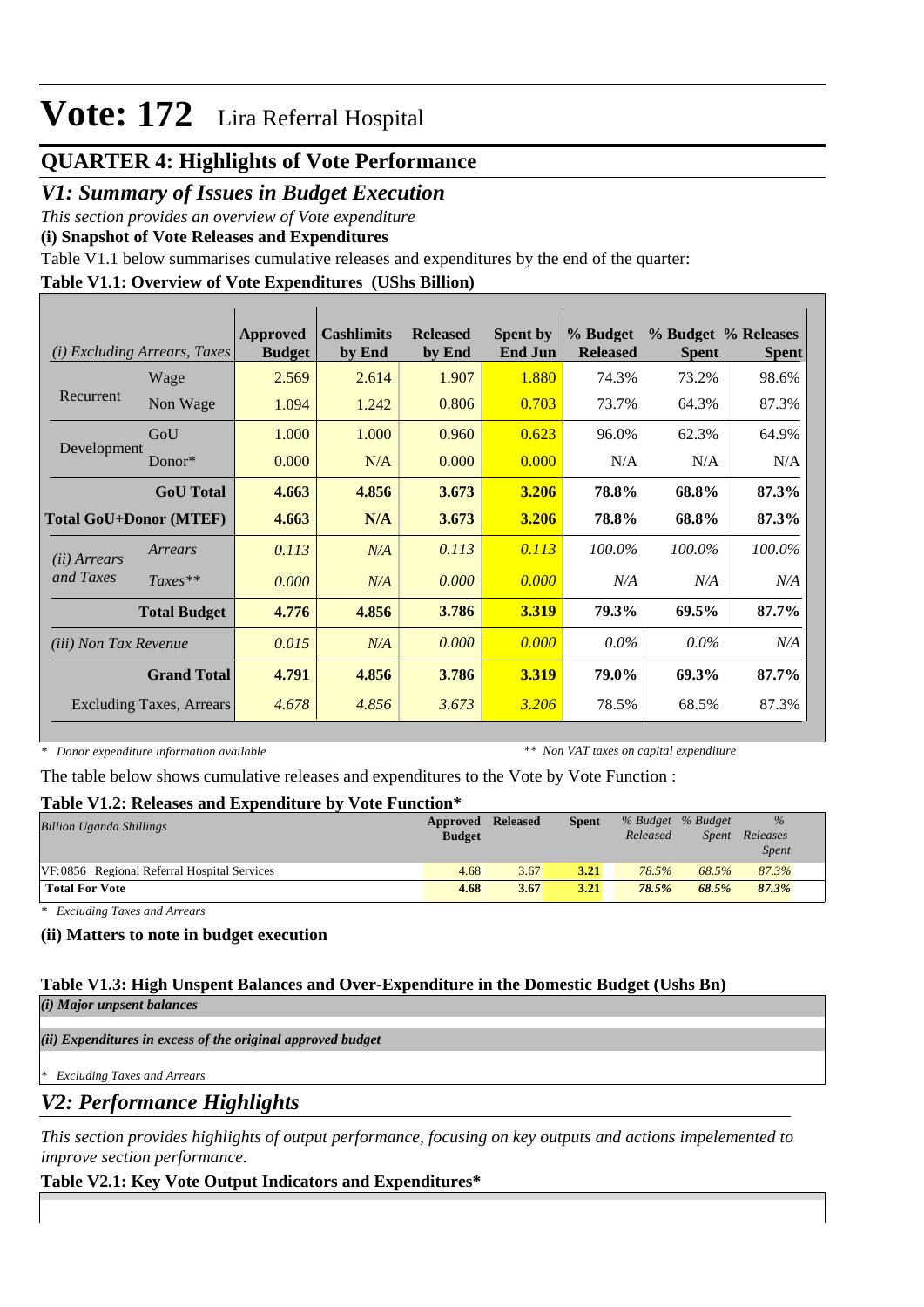#### **Cumulative Expenditure and Performance Approved Budget and Planned outputs Status and Reasons for any Variation from Plans** *Vote, Vote Function Key Output Vote Function: 0856 Regional Referral Hospital Services* **Output: 085601 Inpatient services** *Description of Performance:* 23,000 Admissions, Bed Occupancy 88%, ALOS 5 days. *Output Cost:* UShs Bn: 2.929 UShs Bn: 2.104 % Budget Spent: 71.8% *Performance Indicators:* No. of in patients admitted 23,000 Bed occupancy rate (inpatients) 90 Average rate of stay for inpatients (no. days) 5 **Output: 085602 Outpatient services** *Description of Performance:* outpatients 230,000, specialised clinic 94,000 *Output Cost:* UShs Bn: 0.121 UShs Bn: 0.071 % Budget Spent: 58.5% *Performance Indicators:* No. of specialised outpatients attended to 100,000 No. of general outpatients attended to 240,000 **Output: 085603 Medicines and health supplies procured and dispensed** *Description of Performance:* medicines worth 1,000,000,000 billion delivered *Output Cost:* UShs Bn: 0.028 UShs Bn: 0.020 % Budget Spent: 72.0% *Performance Indicators:* Value of medicines received/dispensed (Ush bn) 1.2 **Output: 085604 Diagnostic services** *Description of Performance:* 70,000 lab tests, 87,000 xrays, 6800 ultrasound, and 4,000 blood transfusion *Output Cost:* UShs Bn: 0.067 UShs Bn: 0.044 % Budget Spent: 66.3% *Performance Indicators:* Patient xrays (imaging) 16,500 No. of labs/tests 68,000 **Output: 085605 Hospital Management and support services** *Description of Performance: Output Cost:* UShs Bn: 0.440 UShs Bn: 0.284 % Budget Spent: 64.4% **Output: 085606 Prevention and rehabilitation services** *Description of Performance:* 13,000 Ante Natal clients, 2,584 Physiotherapy, 6,600 Occupational Therapy, 100 Orthopaedics workshop, 4,800 Familly Planning *Output Cost:* UShs Bn: 0.076 UShs Bn: 0.053 % Budget Spent: 69.9% *Performance Indicators:* No. of people receiving family planning services 4,400 No. of people immunised 36,000 No. of antenatal cases 24,000

### **QUARTER 4: Highlights of Vote Performance**

**Output: 085672 Government Buildings and Administrative Infrastructure**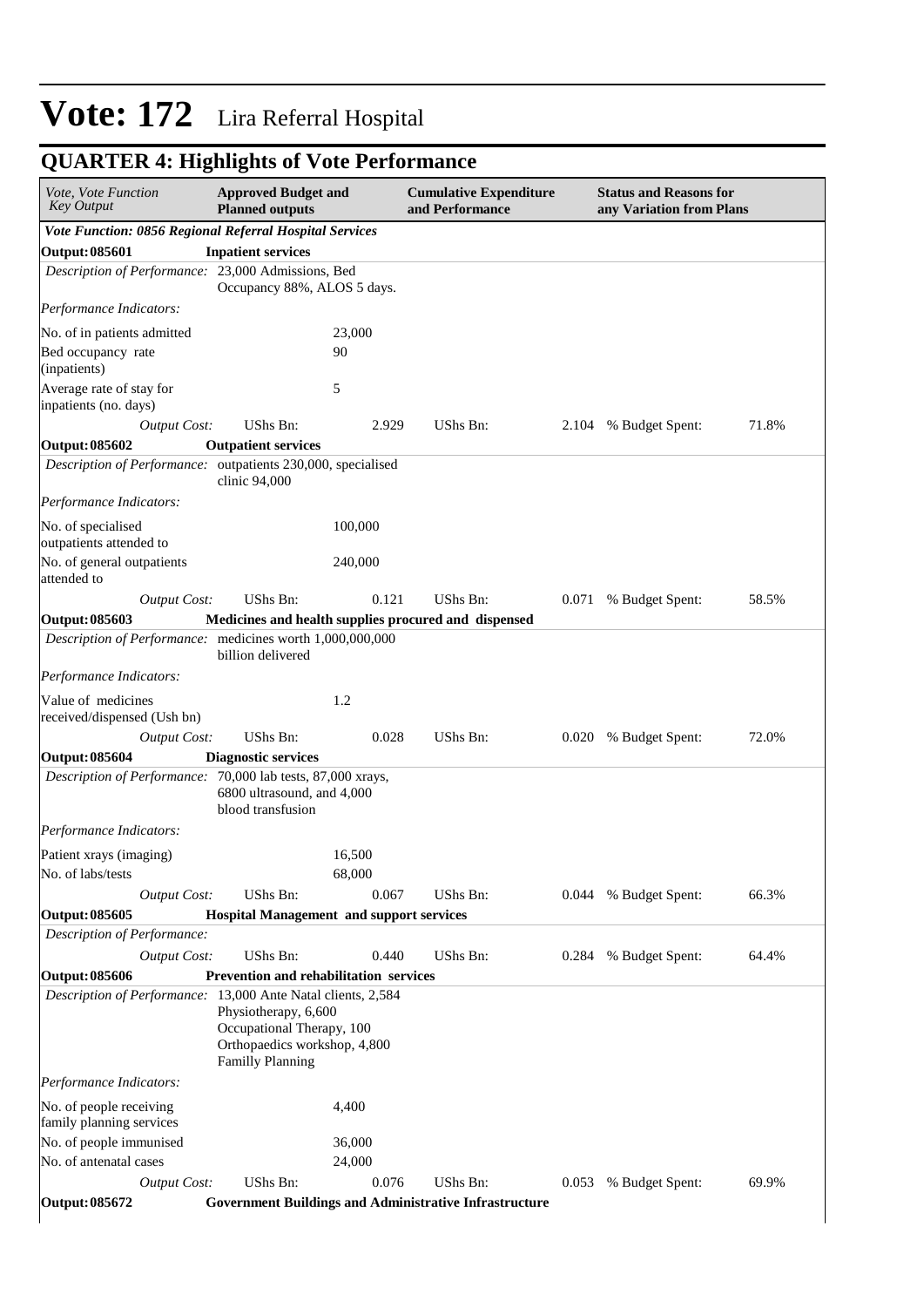## **QUARTER 4: Highlights of Vote Performance**

| <b>Approved Budget and</b><br><i>Vote, Vote Function</i><br><b>Key Output</b><br><b>Planned outputs</b> |                                                     | <b>Cumulative Expenditure</b><br>and Performance |          |       | <b>Status and Reasons for</b><br>any Variation from Plans |       |  |  |
|---------------------------------------------------------------------------------------------------------|-----------------------------------------------------|--------------------------------------------------|----------|-------|-----------------------------------------------------------|-------|--|--|
| Description of Performance:                                                                             |                                                     |                                                  |          |       |                                                           |       |  |  |
| Output Cost:                                                                                            | UShs Bn:                                            | 0.134                                            | UShs Bn: | 0.048 | % Budget Spent:                                           | 35.8% |  |  |
| Output: 085681                                                                                          | <b>Staff houses construction and rehabilitation</b> |                                                  |          |       |                                                           |       |  |  |
| Description of Performance:                                                                             |                                                     |                                                  |          |       |                                                           |       |  |  |
| Performance Indicators:                                                                                 |                                                     |                                                  |          |       |                                                           |       |  |  |
| No. of staff houses<br>constructed/rehabilitated                                                        |                                                     |                                                  |          |       |                                                           |       |  |  |
| Output Cost:                                                                                            | UShs Bn:                                            | 0.866                                            | UShs Bn: | 0.575 | % Budget Spent:                                           | 66.4% |  |  |
| <b>Vote Function Cost</b>                                                                               | <b>UShs Bn:</b>                                     | $4.678$ UShs Bn:                                 |          |       | 3.206 % Budget Spent:                                     | 68.5% |  |  |
| <b>Cost of Vote Services:</b>                                                                           | UShs $Bn$ :                                         | 4.678 <i>UShs Bn</i> :                           |          |       | $3.206$ % Budget Spent:                                   | 68.5% |  |  |

*\* Excluding Taxes and Arrears*

#### **Table V2.2: Implementing Actions to Improve Vote Performance**

| <b>Planned Actions:</b>                                                    | <b>Actual Actions:</b> | <b>Reasons for Variation</b> |
|----------------------------------------------------------------------------|------------------------|------------------------------|
| Vote: 172 Lira Referral Hospital                                           |                        |                              |
| Vote Function: 08 56 Regional Referral Hospital Services                   |                        |                              |
| Procurement of medical equipment to be<br>prioritized over the medium term |                        |                              |

## *V3: Details of Releases and Expenditure*

*This section provides a comprehensive summary of the outputs delivered by the Vote and further details of Vote expenditures by Vote Function and Expenditure Item.*

#### **Table V3.1: GoU Releases and Expenditure by Output\***

| <b>Billion Uganda Shillings</b>                               | Approved      | <b>Released</b> | <b>Spent</b> | $%$ GoU                   | $%$ GoU                       | $%$ GoU                  |
|---------------------------------------------------------------|---------------|-----------------|--------------|---------------------------|-------------------------------|--------------------------|
|                                                               | <b>Budget</b> |                 |              | <b>Budget</b><br>Released | <b>Budget</b><br><i>Spent</i> | Releases<br><b>Spent</b> |
|                                                               |               |                 |              |                           |                               |                          |
| VF:0856 Regional Referral Hospital Services                   | 4.66          | 3.67            | 3.21         | 78.8%                     | 68.8%                         | 87.3%                    |
| Class: Outputs Provided                                       | 3.66          | 2.71            | 2.58         | 74.1%                     | 70.5%                         | 95.2%                    |
| 085601 Inpatient services                                     | 2.92          | 2.16            | 2.10         | 74.1%                     | 72.1%                         | 97.3%                    |
| 085602 Outpatient services                                    | 0.12          | 0.08            | 0.07         | 70.1%                     | 58.5%                         | 83.4%                    |
| 085603 Medicines and health supplies procured and dispensed   | 0.03          | 0.02            | 0.02         | 73.7%                     | 72.0%                         | 97.8%                    |
| 085604 Diagnostic services                                    | 0.07          | 0.05            | 0.04         | 72.6%                     | 66.3%                         | 91.2%                    |
| 085605 Hospital Management and support services               | 0.44          | 0.33            | 0.28         | $75.1\%$                  | 65.2%                         | 86.8%                    |
| 085606 Prevention and rehabilitation services                 | 0.08          | 0.06            | 0.05         | 75.0%                     | 69.9%                         | 93.2%                    |
| 085607 Immunisation Services                                  | 0.02          | 0.01            | 0.01         | 75.0%                     | 41.5%                         | 55.3%                    |
| Class: Capital Purchases                                      | 1.00          | 0.96            | 0.62         | $96.0\%$                  | 62.3%                         | 64.9%                    |
| 085672 Government Buildings and Administrative Infrastructure | 0.13          | 0.13            | 0.05         | $100.0\%$                 | 35.8%                         | 35.8%                    |
| 085681 Staff houses construction and rehabilitation           | 0.87          | 0.83            | 0.57         | 95.4%                     | 66.4%                         | 69.6%                    |
| <b>Total For Vote</b>                                         | 4.66          | 3.67            | 3.21         | 78.8%                     | 68.8%                         | 87.3%                    |

*\* Excluding Taxes and Arrears*

#### **Table V3.2: 2014/15 GoU Expenditure by Item**

| <b>Billion Uganda Shillings</b>                        | Approved<br><b>Budget</b> | <b>Releases</b> | Expend-<br>iture | % Budged<br><b>Released</b> | % Budget<br><b>Spent</b> | %Releases<br><b>Spent</b> |
|--------------------------------------------------------|---------------------------|-----------------|------------------|-----------------------------|--------------------------|---------------------------|
| <b>Output Class: Outputs Provided</b>                  | 3.66                      | 2.71            | 2.58             | 74.1%                       | 70.5%                    | $95.2\%$                  |
| 211101 General Staff Salaries                          | 2.57                      | 1.91            | 1.88             | 74.3%                       | 73.2%                    | 98.6%                     |
| $ 211103$ Allowances                                   | 0.08                      | 0.06            | 0.06             | 75.0%                       | 73.0%                    | 97.3%                     |
| 213001 Medical expenses (To employees)                 | 0.01                      | 0.01            | 0.01             | 65.0%                       | 61.6%                    | 94.8%                     |
| 213002 Incapacity, death benefits and funeral expenses | 0.00                      | 0.00            | 0.00             | 75.0%                       | 41.6%                    | 55.5%                     |
| 221001 Advertising and Public Relations                | 0.01                      | 0.00            | 0.00             | 75.0%                       | 51.7%                    | 68.9%                     |
| 221002 Workshops and Seminars                          | 0.02                      | 0.02            | 0.01             | 75.0%                       | 59.4%                    | 79.1%                     |
|                                                        |                           |                 |                  |                             |                          |                           |